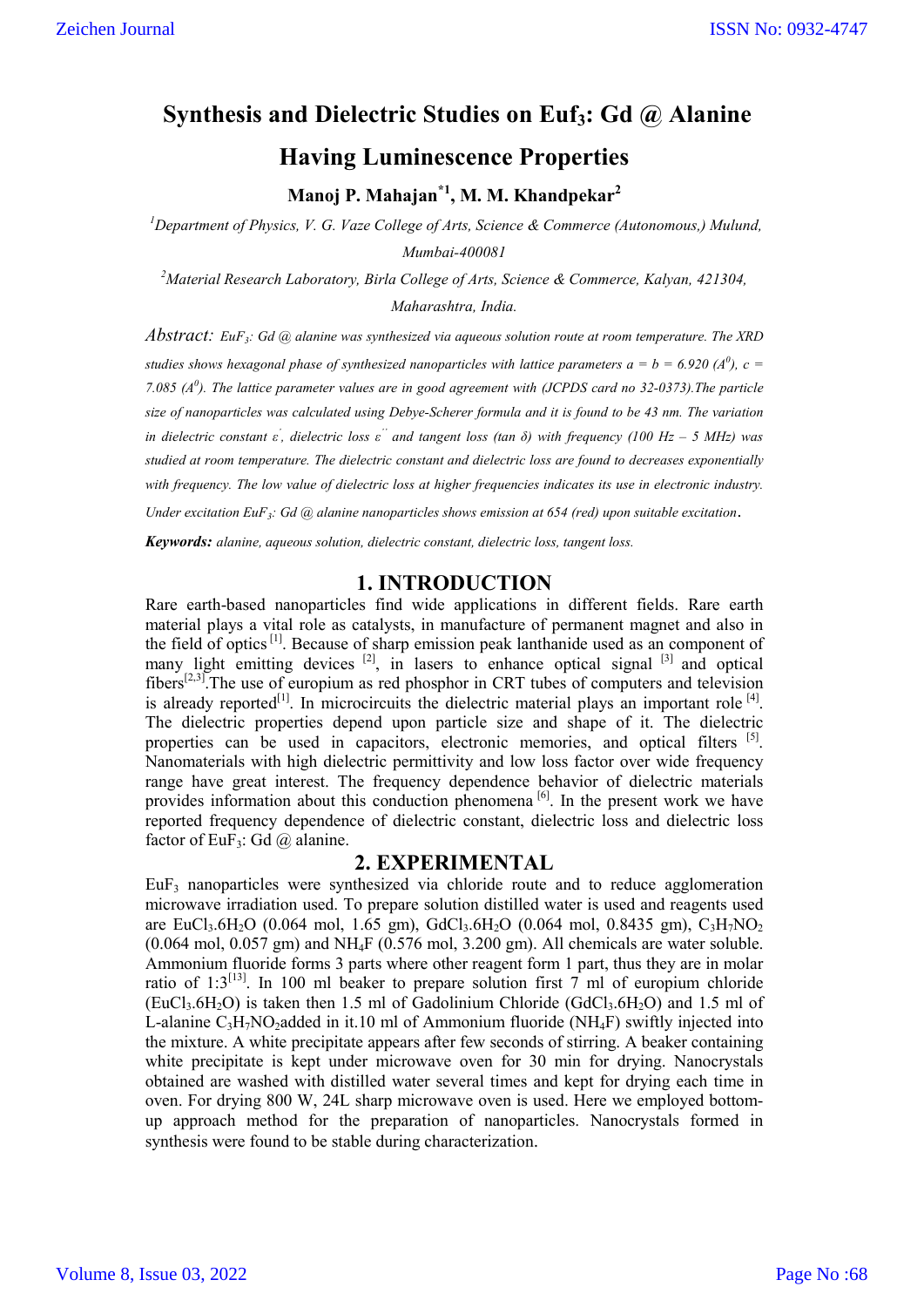printed material, including text, illustrations, and charts, must be kept within the parameters of the  $8 \frac{15}{16}$ -inch (53.75 picas) column length and  $5 \frac{15}{16}$ -inch (36) picas) column width. Please do not write or print outside of the column parameters. Margins are 3.3cm on the left side, 3.65cm on the right, 2.03cm on the top, and 3.05cm on the bottom. Paper orientation in all pages should be in portrait style.



**Figure 1.Variation of Dielectric constant with log frequency Figure 2. Variation of Dielectric loss verses log of frequency**

The variation in dielectric constant with the frequency from 1 KHz to 5 MHz is shown in figure 1. In low frequency range, the dielectric constant decreases rapidly and remains constant at higher frequency which is independent of frequency. The high value at low frequency is due to polarization in the nanomaterial  $[6-7]$ . The high value of dielectric constant at low frequency is due to space charge polarization  $[6-9]$ . The variation in dielectric loss with the frequency from 1 KHz to 5 MHz is shown in figure 2.As shown in figure 3 the imaginary part of dielectric loss has higher value in lower frequency range which decreases rapidly at higher frequencies. This due to the fact that for nano sized particles the loss from electrical conductivity is low and becomes negligible at higher frequencies $^{[5]}$ .



**Figure 3.Variation Plot of log ε'' verses log frequency Figure 4.Variation Plot of tan δ verses log frequency** 

The plot of log ε<sup>"</sup> verses log frequency (figure 4) shows nearly a straight line with slope lying between -0.79 to -1.92 indicating d.c conduction in the synthesized nanoparticles. The plot of tan  $\delta$  verses log frequency shows relaxation peak at frequency of 100 KHz.